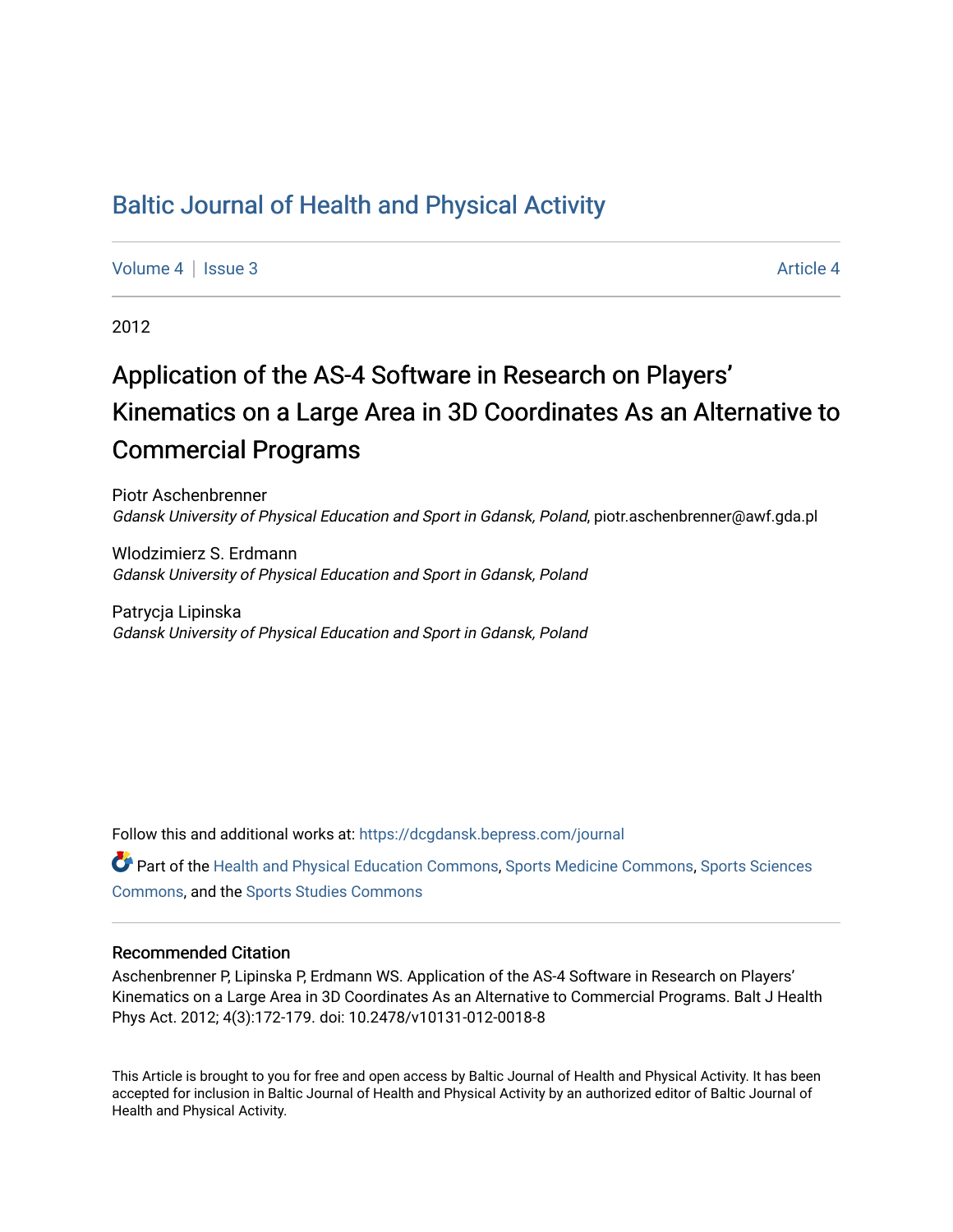VERSITA ORIGINAL ARTICLE

DOI: 10.2478/v10131-012-0018-8

|                                                                                                                                                                                                                    | <b>Application of the AS-4 Software in Research</b><br>on Players' Kinematics on a Large Area<br>in 3D Coordinates As an Alternative<br>to Commercial Programs                                                                                                                                                                                                                                                                                                                                                                         |  |  |  |  |  |  |  |  |  |
|--------------------------------------------------------------------------------------------------------------------------------------------------------------------------------------------------------------------|----------------------------------------------------------------------------------------------------------------------------------------------------------------------------------------------------------------------------------------------------------------------------------------------------------------------------------------------------------------------------------------------------------------------------------------------------------------------------------------------------------------------------------------|--|--|--|--|--|--|--|--|--|
| <b>Authors' Contribution:</b><br>A - Study Design<br>B - Data Collection<br>C - Statistical Analysis                                                                                                               | Piotr Aschenbrenner (A, B, C, D, E, F), Patrycja Lipińska (A, D, E, F),<br>Włodzimierz S. Erdmann <sup>(A, D, E)</sup>                                                                                                                                                                                                                                                                                                                                                                                                                 |  |  |  |  |  |  |  |  |  |
| D - Data Interpretation<br>E - Manuscript Preparation<br>F - Literature Search<br>G - Funds Collection                                                                                                             | Gdansk University of Physical Education and Sport in Gdansk, Poland                                                                                                                                                                                                                                                                                                                                                                                                                                                                    |  |  |  |  |  |  |  |  |  |
|                                                                                                                                                                                                                    | Key words: photogrammetry, video analysis, 3D motion trajectory, optical geometry                                                                                                                                                                                                                                                                                                                                                                                                                                                      |  |  |  |  |  |  |  |  |  |
|                                                                                                                                                                                                                    | <b>Abstract</b>                                                                                                                                                                                                                                                                                                                                                                                                                                                                                                                        |  |  |  |  |  |  |  |  |  |
| <b>Background:</b>                                                                                                                                                                                                 | In this work an original computer program for the video analysis of players on a large<br>area by using a single camera is presented. Video analysis is one of the basic re-<br>search techniques of human movement applied in sport. A set of cameras and special<br>computer software is used for this purpose. Many companies provide hardware and<br>software, but, unfortunately, their high cost and difficulty in usage are their major<br>drawbacks. In order to simplify and reduce the costs of data analysis (obtained from |  |  |  |  |  |  |  |  |  |
| <b>Material/Methods:</b>                                                                                                                                                                                           | a single camera), AS-4 program was developed.<br>The program includes an original algorithm which enables positioning of the camera<br>in any place. Specifying dimensions of the playing field and an object, the program<br>automatically calculates a scale and transfers the data to the 3D matrix. Then, using<br>flat transformation, 3D coordinates can be determined.                                                                                                                                                          |  |  |  |  |  |  |  |  |  |
|                                                                                                                                                                                                                    | <b>Results:</b> The algorithm was tested in the field. The accuracy of determining coordinates was                                                                                                                                                                                                                                                                                                                                                                                                                                     |  |  |  |  |  |  |  |  |  |
|                                                                                                                                                                                                                    | studied in 3 areas and errors of the method were within an acceptable range.<br><b>Conclusions:</b> With the present program, it was possible to determine the kinematic parameters at<br>any time during the movement. The accuracy of the program was sufficient to deter-<br>mine the 3D position. It can be used to determine the movement path over a large<br>area and then to calculate velocity and acceleration.                                                                                                              |  |  |  |  |  |  |  |  |  |
| Word count: 2,132                                                                                                                                                                                                  |                                                                                                                                                                                                                                                                                                                                                                                                                                                                                                                                        |  |  |  |  |  |  |  |  |  |
| Tables: 2<br>Figures: 6<br>References: 26                                                                                                                                                                          | Received: August 2012<br>Accepted: September 2012<br>Published: October 2012                                                                                                                                                                                                                                                                                                                                                                                                                                                           |  |  |  |  |  |  |  |  |  |
| Corresponding author:<br>Patrycja Lipińska, Ph.D.<br>Gdansk University of Physical Education and Sport, Poland<br>80-336 Gdańsk, Poland, ul. K. Górskiego 1<br>Phone: +4858 554-72-74<br>E-mail: patlip@awf.gda.pl |                                                                                                                                                                                                                                                                                                                                                                                                                                                                                                                                        |  |  |  |  |  |  |  |  |  |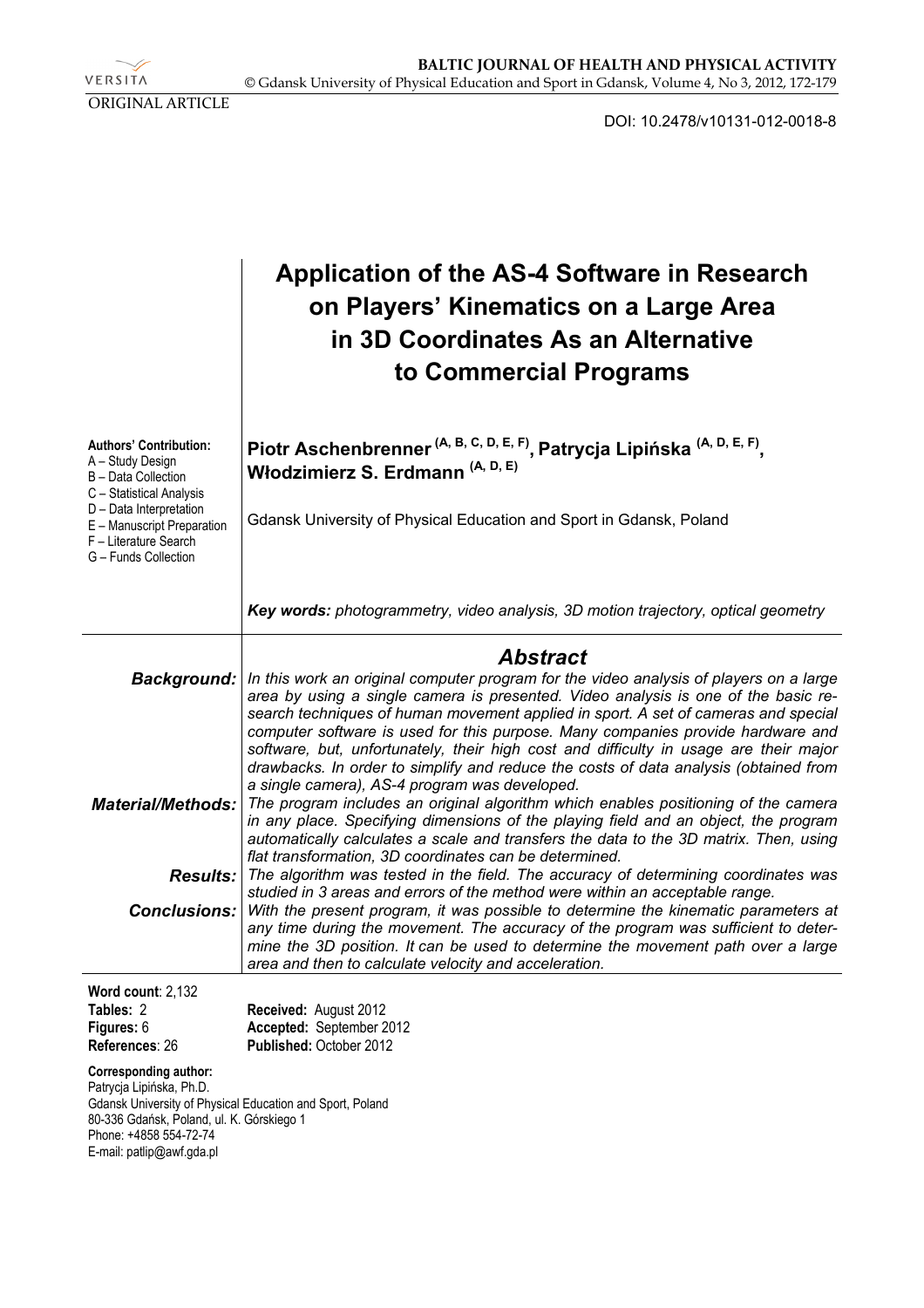### **Introduction**

Since the end of the 20th century video analysis has been one of the basic research techniques of human movement. With the help of this technique one can obtain geometric quantities: linear (length, breadth, height) and angular ones, and also derivative kinematic quantities such as velocity and acceleration. A set of cameras and special computer software is utilized for this purpose. The most developed companies providing hardware and software are: VICON, Ariel Dynamics, Peak Performance Technologies and Motionprosoftware from the USA, Bioengineering Technology & Systems (Elite) from Italy, SIMI Reality Motion Systems from Germany [1, 2, 3, 4, 5, 6]. These systems are especially made for movement's technique analyses. In the field of research on large areas, a set of various tools for the analysis of activities of football players is offered among others by Prozone® [7] and Amisco Pro [8]. Unfortunately, a disadvantage of these systems is their high cost and difficulty in handling. Thus the approximate cost of using the program Pro zone ranges from €140,000 per year (excluding support costs), for Amisco – it is about €50,000, plus €3,000 for each match analysis (giving a total of about €140,000). The exact cost of the purchase and use is difficult to determine, because it depends on individual confidential contracts between the club and the company.

The knowledge on the exact distance competitors cover in function of time within several sports disciplines can be utilized for an assessment of sport performance in individual and team sports. Computer programs, based on the reading of one or more cameras, e.g. elaborated in Poland [9, 10], Brazil [11, 12, 13, 14], Spain [17], Netherlands [16, 17], Japan [18, 19, 20] allow semiautomatic or automatic tracking of a player's position on the pitch.

While taking into account 2D coordinates, the above-mentioned special programs and some other ones are sufficient, but for 3D coordinates in large areas there are no simple and cheap methods. The existing systems [1, 5, 6] need recording with several cameras, utilization of markers and calibration of the scene. This is impossible to obtain during a match. For example, the Prozone® system [7], which was described, among others, by Di Salvo [21, 22], is an alternative to obtain exact 3D coordinates. However, the use of the system is associated with huge costs and it is available only to the largest research centers and rich football teams. The market lacks easy-touse and low-cost programs allowing accurate reading of 3D coordinates over large areas with a single camera with a high resolution image.

In order to make recording and analysis of sport performance by one camera easier, a computer program AS-4 was written. This program enables defining a player's coordinates on the pitch both in 2D (e.g. to obtain the distance a player has covered during a match play) and in 3D (e.g. to define jump height by volleyball players during a match play).

# **Material and Method**

# *Description of the program*

Positioning of the camera. For simplicity of the test procedure the AS-4 program was developed. The AS-4 determines search values based on a video recording using a single camera. The program includes an original algorithm which enables positioning of the camera in any place at the spectators' stand. Only dimensions of the playing field are needed and the program would calculate the distance of the camera from the pitch and the angles of setting. Then an object of known height should be indicated (e.g. a net, a goal) and the program would automatically calculate the scale of an image transferring it into a three-dimensional matrix (see Fig. 1).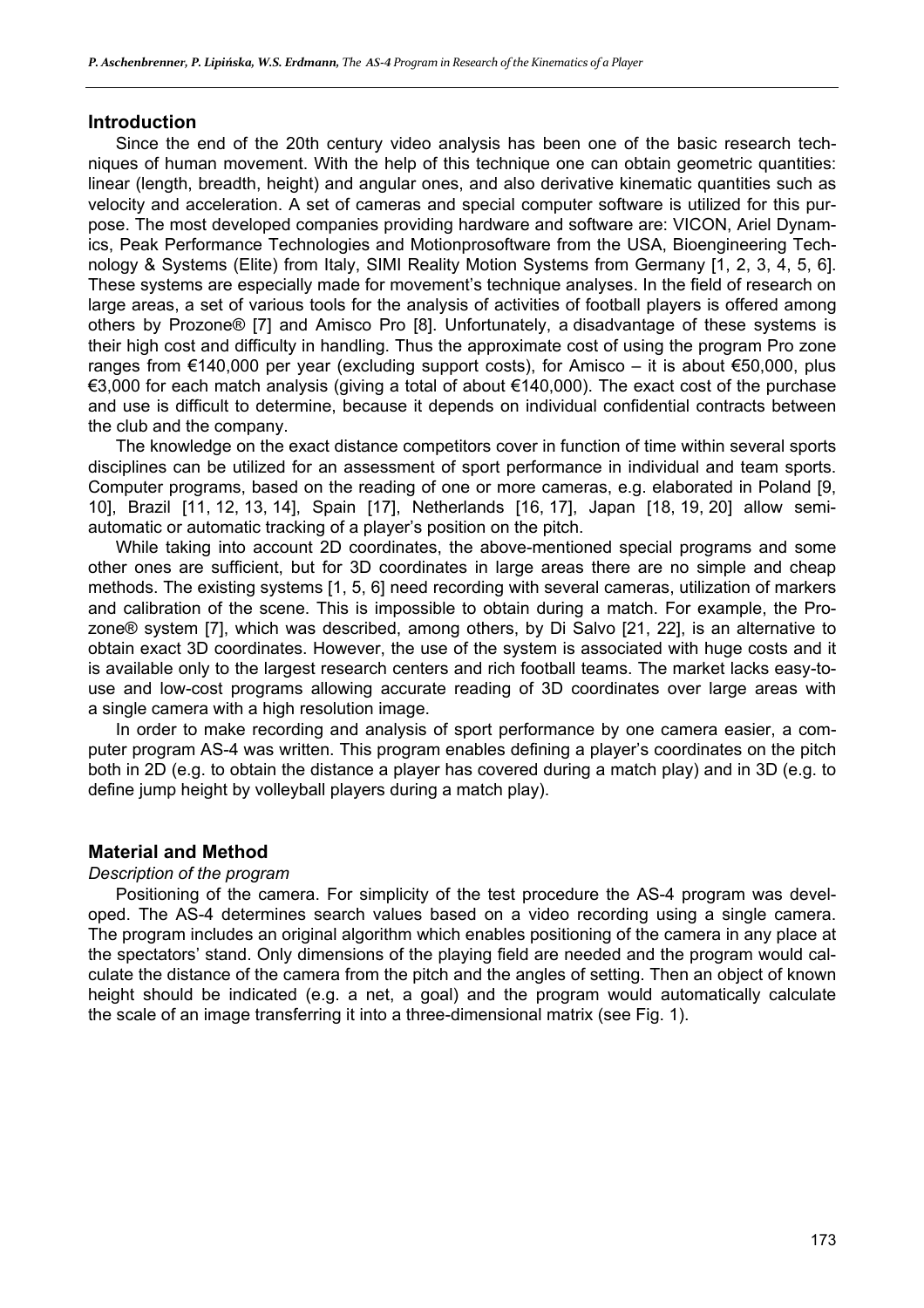

Fig. 1. Positioning of the camera for calibration of a volleyball pitch

#### *Description of the algorithm*

It is assumed that the recorded picture is a perspective (central) projection on a plane of light of a sensitive microprocessor (Fig. 2).



Fig. 2. Central projection (by Zydler) [23]

With the help of a transformation matrix in homogenous coordinates one can describe the perspective projection:

$$
\begin{bmatrix} x' \\ y' \\ z' \\ W' \end{bmatrix} = M \cdot X = \begin{bmatrix} 1 & 0 & 0 & 0 \\ 0 & 1 & 0 & 0 \\ 0 & 0 & 1 & 0 \\ 0 & 0 & \frac{1}{d} & 0 \end{bmatrix} \cdot \begin{bmatrix} x \\ y \\ z \\ W \end{bmatrix} = \begin{bmatrix} x \\ y \\ z \\ \frac{z}{d} \end{bmatrix}
$$
 (1)

The received image of a projected point is scaled according to parameters of objects on the field given earlier and transformed to obtain right angles. The flat transformation is a mapping which assigns points belonging to a single plane to points of the second plane. The first plane, called monitors, is identified with the image sensor of the camera or monitor. The second plane, called the local plane, is the corresponding plane in the space. In our case the local plane is made of e.g. field of play (turf).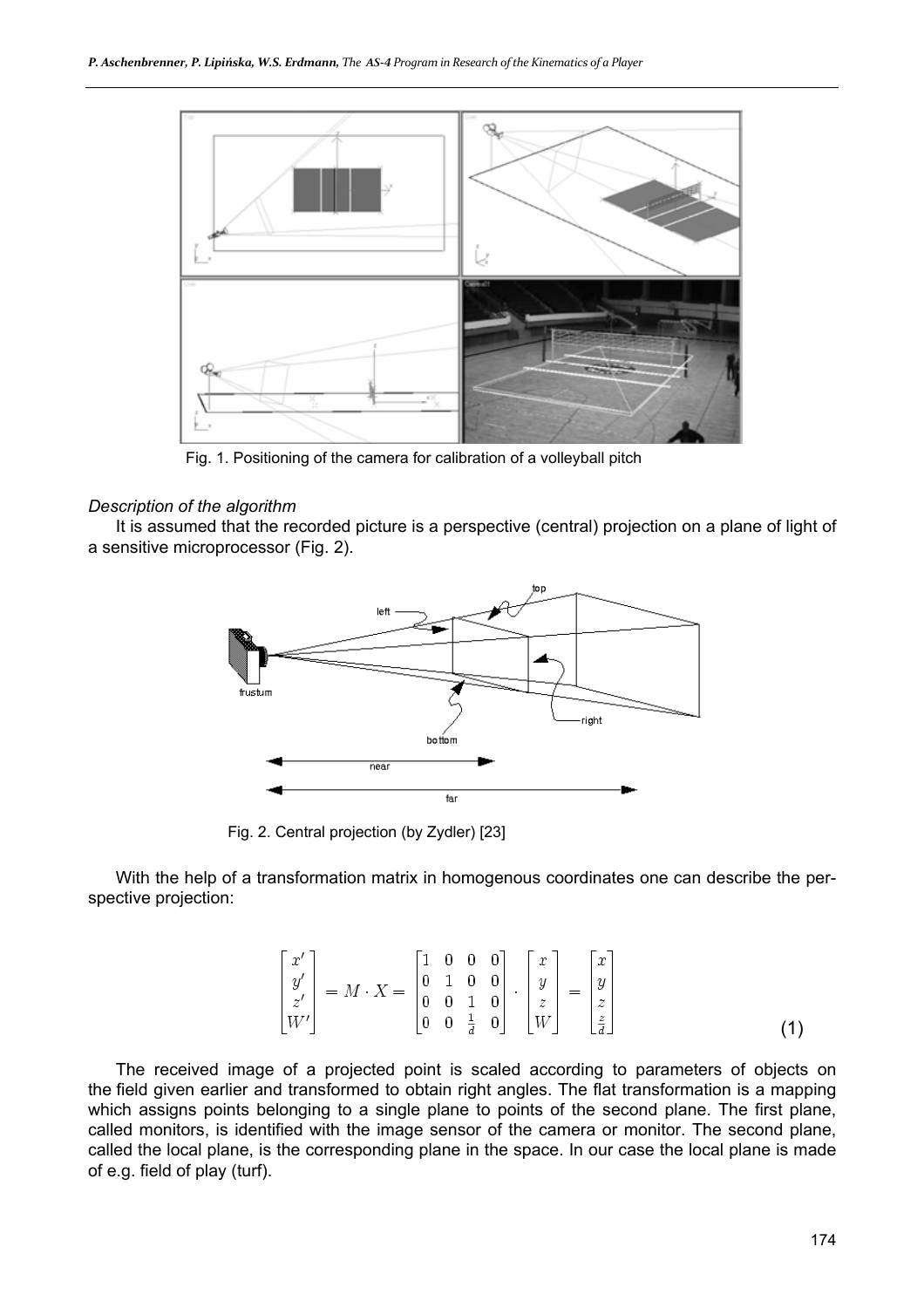The flat transformation *TP* can be written as:

$$
TP(P_M) = P_R , \quad P_M \in R^2 , \quad P_R \in R^2
$$
 (2)

The exact relationship between the points belonging to both planes is described by the formula (3):

$$
TP(P_M) = P_R = \begin{bmatrix} x_R \\ y_R \end{bmatrix} = \begin{bmatrix} \frac{a_1 \cdot x_M + b_1 \cdot y_M + c_1}{\alpha \cdot x_M + \beta \cdot y_M + 1} \\ \frac{a_2 \cdot x_M + b_2 \cdot y_M + c_2}{\alpha \cdot x_M + \beta \cdot y_M + 1} \end{bmatrix}, \quad P_M = \begin{bmatrix} x_M \\ y_M \end{bmatrix}
$$
(3)

Points with known positions on the field (for example, the end lines of the penalty area) are found in the camera image (monitor plane). Then, based on knowledge of the position of points on both planes, flat transformation is identified. A graphic interpretation of the situation is presented in Fig. 3.



Fig. 3. The monitoring plane with marked points for identification of flat transformation in the AS-4 program

After specifying the coordinates the plane, Z coordinate (height) can be determined on the basis of knowledge of the camera focal length and the distance from the viewport (Fig. 4). The focal length of the camera is calculated beforehand by the algorithm of the program knowing the height of a previously selected object.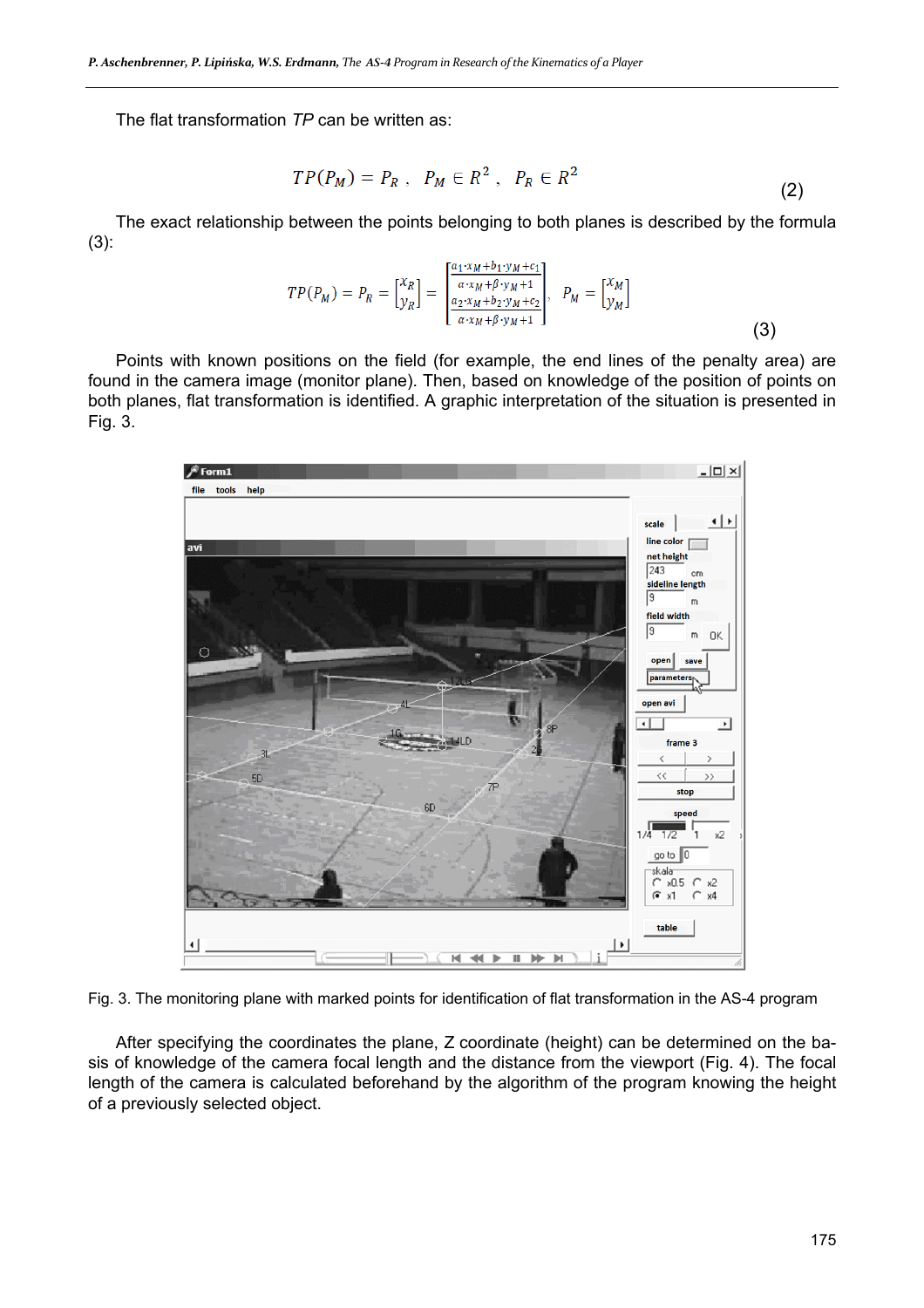

Fig 4. Determination of the height of jumping in a volleyball match in the AS-4 program

*Errors of the method*. Using an optical method with a video camera and a computer system for the analysis of movement, the following measurement errors should be considered: determining the time, determining the linear and angular distance, determining the velocity.

*Error of determining the time*. At a sampling frequency of 50 Hz frame rate a specific event is described in time with an accuracy of 0.02 seconds in time. With interpolation, an accuracy of 0.01 seconds was obtained. An absolute error (e) is then 0.01 s. Accordingly, the relative error for the interval of 1 second is:

$$
\varepsilon
$$
.t = e.t/ $\Delta t$   
 $\varepsilon$ .t = 0.01 / 1•100% = 1%

*Error of determining the linear and angular path.* Assuming an image resolution in the PAL standard at 720 x 576 pixels, the error of marking a point on the image is 1 pixel, which gives the error dependent on the scale for the current distance of the camera. The angular size does not depend on the scale of the image, but on the accuracy of the selected points. It is assumed that the e error of reading distance is 0.1 to 0.25 millimetres multiplied by the scale and depends primarily on the experience of the person operating the computer set and on the resolution and the screen size.

*Error of determining velocity.* The absolute error of velocity is calculated by multiplying velocity and the sum of relative errors of time and distance.

The real cameras are subjected to systematic errors, such as lens distortion and random effects, such as noise sensor. Some systematic errors may be included in the model by adding correction phrases (dx, dy) on a bilinear transformation (Fig. 5).



Fig. 5. A schematic illustration of the bilinear transformation (according to Ryan et al.) [24]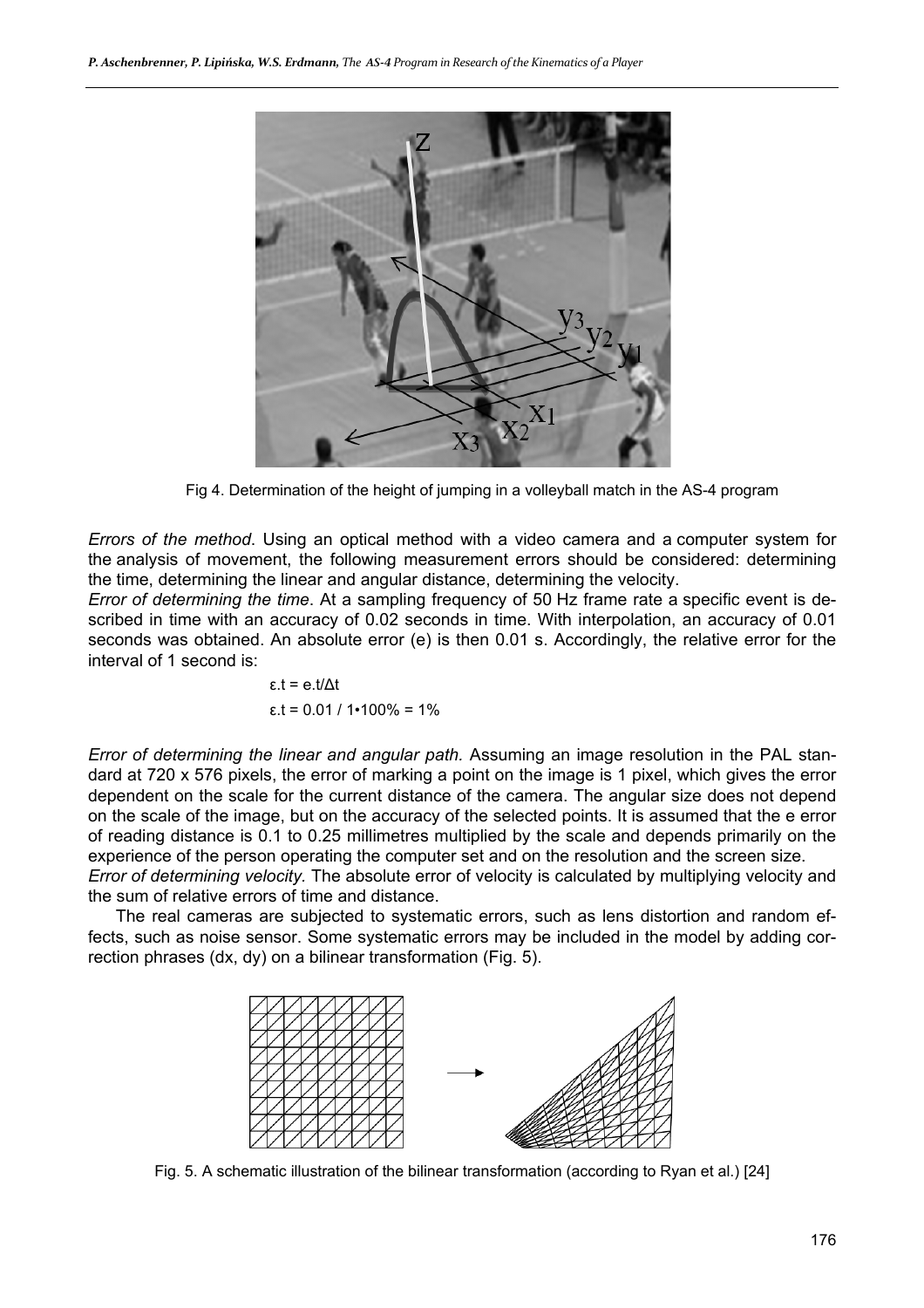# **Results**

The algorithm was tested in the field. A professional video camera (Canon XL H1S) was used for recording [25]. The accuracy of determining the coordinates was studied in 3 areas: a football pitch with dimensions of 105 m x 68 m, a volleyball court (18 m x 9 m) and a tennis court (23.8 m x 10.9 m). The camera was placed in five points, in a distance about 10m from the lateral or final line. A pole with a height of 2 m was set on the pitch surface, at intervals of length and width, at 5 m on the football pitch, and at 2 m on other fields. Values of absolute and relative errors (in percentage) are shown in Tab.1 and Tab. 2 and in Fig.6. Deviation in percentage was calculated as a percentage of the absolute difference between the real dimension and the dimension calculated as a real one. The distance (2D) between adjacent pole positions (an average of four distances) and their height (3D) were taken into account.

Tab. 1. An absolute error of determining the coordinates on the field, depending on the distance and the angle of the camera [%]

|           |    | Distance [m]  |           |                    |     |     |      |     |      |                 |              |            |      |
|-----------|----|---------------|-----------|--------------------|-----|-----|------|-----|------|-----------------|--------------|------------|------|
|           |    | ა             | ۵۱،       | 15                 | 20  | 25  | 30   | 35  | 40   | 45              | 50           | 55         | 60   |
| Angle [°] | υ  | 3.4           | C<br>ن.ء  | ົ<br>4<br>◡. ।     | 4.7 | 5.5 | 9.1  | 5.6 | 9.1  | 10<br>ົ<br>ა.ა  | 12<br>$-3.4$ | 12<br>ن. ب | 17.8 |
|           | 15 | 3.5           | 2<br>v.v  | റ<br>ົ<br>J.Z      | ن.4 | 5.6 | 9.7  | 5.6 | 9.7  | 12<br>Б,<br>ن.ن | 14.          |            | 18.4 |
|           | 30 | 3.5           | ົ<br>v.v  | ົ<br>$\sim$<br>J.Z | 4.6 | 5.8 | 10.  | 6.0 | 10.2 | 12<br>3.6       | 14.2         | 5.         | 19.2 |
|           | 45 | ⇁<br>ົ<br>J.I | ົ<br>υ. ι | $\sim$<br>3.4      | 4.6 | 6.1 | 10.4 | 6.5 | 10.5 | 10<br>، ب       | 15.3         | 15.9<br>a  | 20.9 |

Tab. 2. A relative error of determining the coordinates on the field, depending on the distance [%]

|           | Distance [m] |     |    |                        |     |     |     |          |                |          |           |    |
|-----------|--------------|-----|----|------------------------|-----|-----|-----|----------|----------------|----------|-----------|----|
|           |              | 10  | 15 | 20                     | 25  | 30  | 35  | 40       | 45             | 50       | 55        | 60 |
| Angle [°' | ົ<br>ں.ו     | 1.U | .  | $\circ$<br>$\cdot$ . O | 2.0 | v.z | L.L | ົ<br>J.I | -<br>ь<br>◡. । | Q<br>4.6 | c.<br>v.v |    |



Fig 6. Errors of the method

# **Discussion**

In modern sport, it is necessary to control loads, both the training and competitive ones. During the competition, only non-invasive techniques can be used, those not disturbing competitors, judges and spectators. Available video analysis systems are based on video recording or use GPS and radio transmitters for this purpose. For example, Henning et al. [22] showed that the accuracy of the GPS system is too small for the kinematic analysis in studies on the playing field, and in subsequent studies [23] they used a satellite navigation system with a higher accuracy, the socalled Differential GPS (DGPS), to determine the players' positions.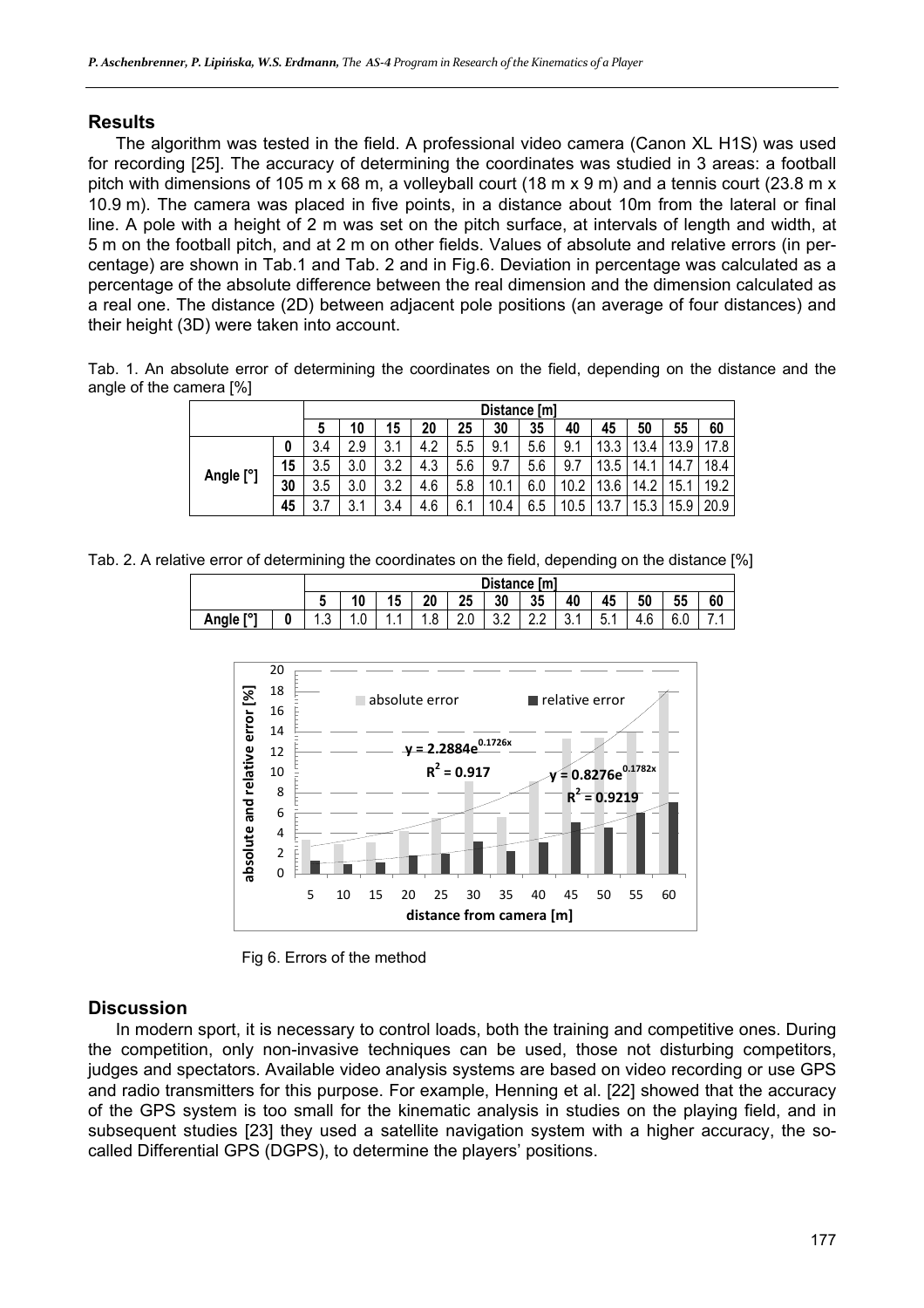This system was associated with a necessity to carry receivers, which interfered with the players' natural locomotion and was impossible to use during a sports competition. Holzer et al. [26] used radio transmitters to designate a player's position on the pitch. The accuracy of this method is outstanding, but the registration of players, burdened with additional equipment, is possible only during training. Vandenbroucke et al. [16, 17] used algorithms based on extracting a color from the image segments to analyze players' movement on a football pitch, based on a video recording. That method allowed obtaining automatic tracking of a player, but the system proved to be unreliable in the case of a grouping of players in a small area. Iwase et al. [18] observed all players at the same time by determining their positions from multiple cameras. An analysis of that kind of data was extremely time-consuming due to the number of cameras used. Di Salvo et al. [21, 22] used the Prozone® system for motion analysis by means of an audiovisual recording. According to the authors, the accuracy of velocity measurement deviation was below 5%, which does not significantly differ from the error of the presented method. It is worth mentioning that the use of the Prozone® system requires considerable input cost and multiple cameras, which limits its application. Barros et al. [14] used four cameras and authoring software to analyze the distance covered by players and automatically tracked them on the field. The results obtained by the authors corresponded with the results of other researchers [18, 21, 22, 25]. However, using a set of four cameras makes it a very time-consuming method. Shiokawa et al. [19] and Toki et al. [20] applied the method of linear transformation (DLT) for video image analysis.

The proposed AS-4 program uses a similar concept. This is confirmed by the obtained results of research. Throughout testing of the presented system it was easy to determine the position of the monitored object. Designation of the position was possible at any place in the area marked by reference points. By means of video analysis, using appropriate mathematical formulas based on geometry, a distance which the object covers on the field was calculated, the time in which the distance was covered and the velocity based on the distance and the time. Designation of the position in a large space was also possible with only one camera. During tests and as a result of calculations, it turned out that the accuracy of measurement decreases with increasing the distance between the monitored object and the camera. Nevertheless, by using the presented program, it was possible to determine kinematic parameters at any time during the movement and accuracy was sufficient to define the 3D position.

# **Conclusions**

The presented system has many advantages: it is non-invasive, low-cost (requires only one camera with high resolution), easy to use (transfer and analysis of data is simple and does not require special preparation). Furthermore, apart from the analysis of movement techniques, it can be used to determine a movement path over a large area and then to calculate the velocity and acceleration.

# **References**

- 1. Official Website of the Vicon [accessed in March 2012] available at http://www.vicon.com/applications/sports.html
- 2. Official Website of the Ariel Dynamics [accessed in March 2012] available at http://www.arielnet.com
- 3. Official Website of the Peak performance [accessed in March 2012] available at
- http://www.peakperformance systems.com/ 4. Official Website of the Motionprosoftware [accessed in February 2012] available at http://www.motionprosoftware.com/index.htm
- 5. Official Website of the Elite systems [accessed in March 2012] available at http://www.attechnologysolutions.com/sports-solutions/
- 6. Official Website of the Simi [accessed in February 2012] available at http://www.simi.com/en/
- 7. Official Website of the Prozone® [accessed in February 2012] available at www.prozonesports.com
- 8. Official Website of the Amisco Pro [accessed in March 2012] available at http://www.sport-universal.com/
- 9. Kuzora P. Computer aided game evaluation (CAGE). Gdansk: Kuzora Publisher; 1996.
- 10. Kuzora P, Erdmann WS. Computer program for research of team games. In: Erdmann WS, editor. *Locomotion '98. Proceedings.* Gdansk; 1998, 163-168.